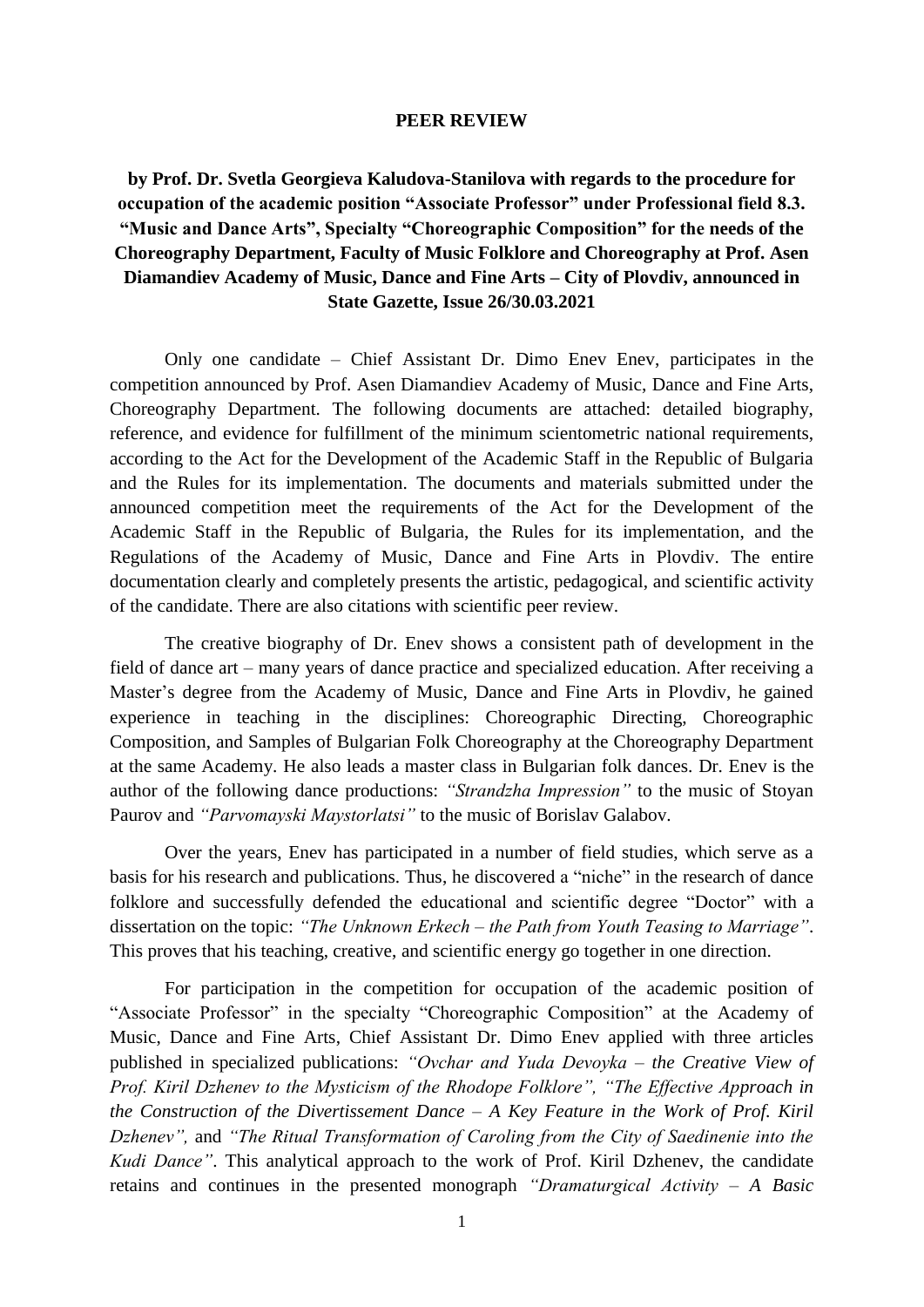*Approach in Building the Dance Form In The Work of Prof. Kiril Dzhenev"*, a first-of-its-kind study in choreography and musical folklore. Along with this, he also presents a report on active artistic and teaching activities.

The significant scientific approach that the author applies in the study of specific works from the work of Prof. Kiril Dzhenev is based on his many years of professional experience as a dancer in the Trakiya Folkore Ensemble and knowledge in detail of the dance compositions of the artist. This gives him the opportunity to present an in-depth analysis of the drama in the studied works. His scientific potential is manifested in the analysis of the compositional structure of dances, their form, and the means of expression through which they unfold as stage works, divided into three groups.

In the first group, the researcher seeks closeness between the authentic regional features of the dance movements and the drama in the development of the overall composition. This connection is clearly seen in *"Thracian Dance"* and *"Festive Thracian Dance"* – compositions with a typical local characteristic and at the same time with a different creative invention, and with a strong impact on the senses of the audience.

The second group analyzes the connection of dances with the ritual system in the folklore tradition. These are the dances *"Kudi"* and *"St. George's Day"*. The dramaturgy in them follows certain moments of the rites, "dressed" in dance movements with specific messages, realizing the unity between movements, music, and aesthetic impact to reveal the dramaturgy in the overall compositions.

Very valuable for the research is the presentation of the third group: the thematic dances *"Ovchar and Yuda Devoyka"* and *"Horo in Sofia"*. In the first composition, the researcher emphasizes the specifics of creating an author's choreographic work, looking for the connection with mythology with ideas, on which Dzhenev puts the beginning of his dream folk theater, developed and realized in the next work *"Horo in Sofia"* and not only. The performance of these two compositions deeply touches on the connection: dance-musicdrama. There are questions that show the creative thinking of the composers who have created the music for these multi-layered dance and stage works. Their professional approach is evident in the precise selection of the musical themes related to the nature of dance movements and drama. It is no coincidence that Dr. Enev published notated song samples with their regional, thematic, metro-rhythmic, and stylistic characteristics.

Along with the above-mentioned merits of this monographic study, I believe that the main contributing moment is emphasizing the unity between form and content, revealing the drama and specific techniques in the work of Prof. Kiril Dzhenev in creating folk dance performances. This gives the research high scientific and practical value. It places high demands on the professional dance mastery, on the dance technique and plasticity of the human body, as well as on the stage reproduction of specific artistic images.

The activity of Chief Assistant Dr. Dimo Enev also has public significance and recognition. He is the winner of the 2019 Golden Muse Award of the Association of Choreographers for choreography in the field of Bulgarian dance folklore.